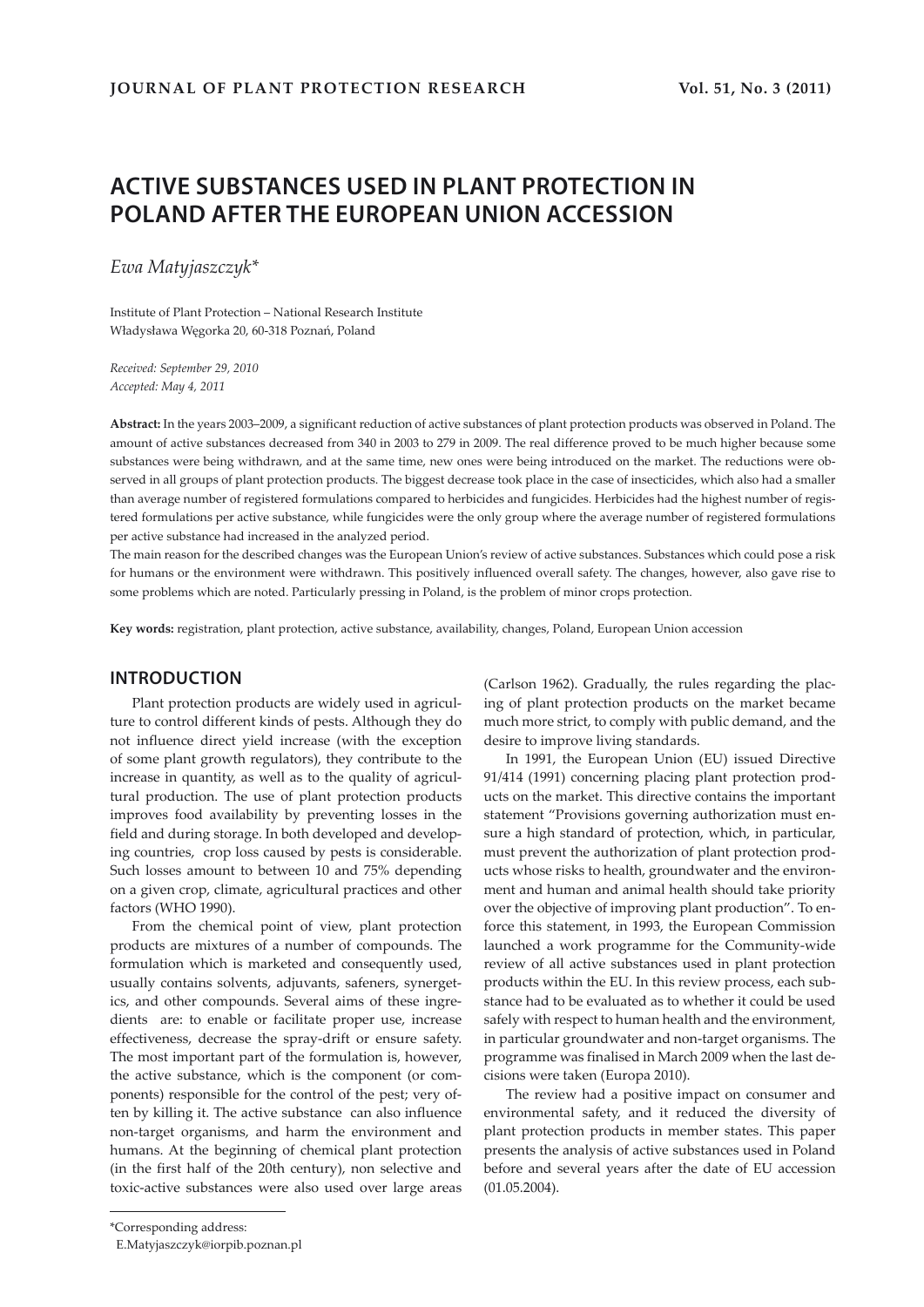## **MATERIALS AND METHODS**

For the purpose of the analysis, data from two different years were compared:

- 1. The year 2003 was the last full year before accession. In this year some legal acts implementing the EU requirements were already issued (among others, the Plant Protection Act of 18th December 2003 implementing requirements of the Directive 91/414 into the Polish legal system). But because of vacatio legis of these new legal acts, the results of the EU review of active substances had no direct impact on the registration of plant protection products in Poland.
- 2. The year 2009 was the year the EU review of active substances was finalized. It should be noted, however, that a small portion of PPP containing not-yet-withdrawn substances were still on the market in 2009.

The material which comprised the analysis of the year 2003 was compiled from the internal data of the Department of Assessments and Opinions about Plant Protection Products (former Office of Plant Protection Products Registration). This department was responsible for placing plant protection products on the Polish market before EU accession.

In 2009, the analysis data was compiled on the basis of the register of plant protection products placed on the Polish market, and published on the website of the Polish Ministry of Agriculture and Rural Development (Register 2010).

The active substances were divided into four groups: herbicides, fungicides (with bactericides), insecticides (with acaricides and fumigants) and others (plant growth regulators, atractants, repellents, rodenticides and molluscocides). The data regarding availability were compared for each group separately. For each active substance, the number of registered formulations were calculated. In a few cases, the active substance was used in two groups of plant protection products (for example as a herbicide and plant growth regulator, or as an insecticide and fungicide). These active substances were listed in both of the groups they belonged to.

In many cases, plant protection products contain more than one (sometimes up to four) active substances. In effect, this means that calculating the number of registered formulations for all active substances would give a result much higher than the real number of plant protection products placed on the market.

Also to be considered were the fact that there are several ways of spelling the names of active substances. In this paper, the names of active substances were spelt according to the EU Pesticides database. In the case where the substance was not listed in the database, the source of spelling was "The Pesticide Manual" (Tomlin 2009).

Before the EU accession, all adjuvants were registered in Poland as plant protection products. In the year 2009, the registration of adjuvants was no longer continued, however a portion of adjuvants, which were registered on the basis of the old regulations, had been assigned registration numbers and were listed in the register of plant protection products. They will be listed there up to

the end of their registration period. It should be noted, that this analysis does not include adjuvants in spite of their presence in the register of plant protection products placed on the Polish market, both in 2003 and 2009.

## **RESULTS**

The data presented in table 1 clearly show that in the analyzed period, there is a decrease of active substances registered in Poland for all the groups of plant protection products. Herbicides are sold in higher amounts than all the other groups of plant protection products, both in terms of tonnes of PPP, as well as in tonnes of active substance (Figs. 1 and 2). Despite the large amount sold, the number of active substances registered was not the highest for herbicides, but for fungicides, both in the year 2003 and 2009. The percentage decrease of available active substances amounted to (depending on the group) 10 to 33%, and was the highest for insecticides.



Fig. 1. Sales of plant protection products in Poland in the year 2009 (tones of plan protection product) Source: data of Ministry of Agriculture and Rural Development. Sales and reserve of plant protection products. Data of producers and importers http://www.bip.minrol.gov.pl/DesktopDefault.aspx ?TabOrgId=907&LangId=0



Fig. 2. Sales of plant protection products in Poland in the year 2009 (tones of active substance)

Source: data of Ministry of Agriculture and Rural Development. Sales and reserve of plant protection products. Data of producers and importers http://www.bip.minrol.gov.pl/DesktopDefault.aspx ?TabOrgId=907&LangId=0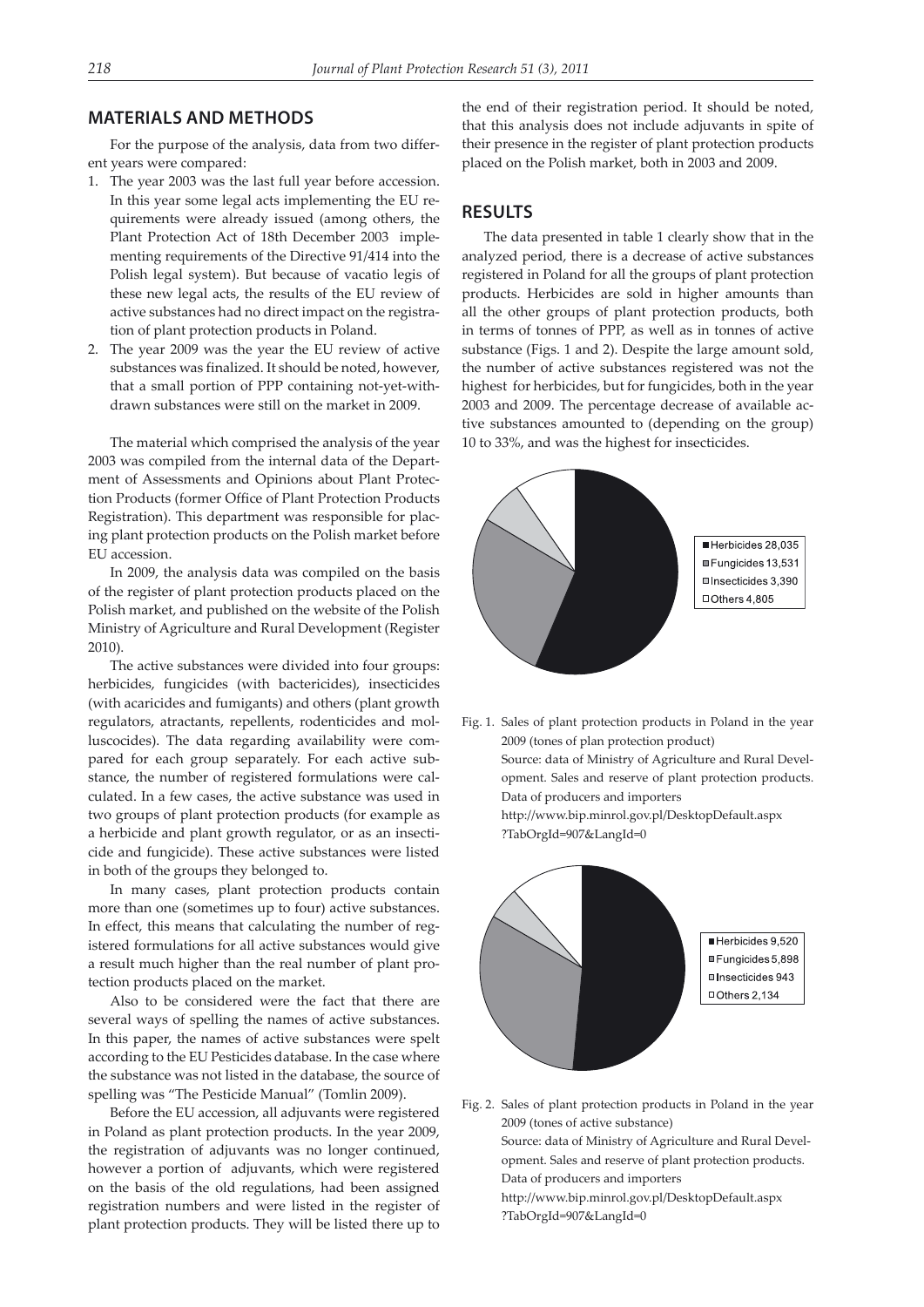Table 1. Number of active substances of plant protection products placed on the Polish market in the year 2003 and 2009

| Year | Herbicides | Fungicides and<br>Bactericides | Insecticides and<br>Acaricides | Others | Total |
|------|------------|--------------------------------|--------------------------------|--------|-------|
| 2003 | 103        | 106                            | 89                             | 42     | 340   |
| 2009 | 89         |                                | 60                             | 38     | 279   |

Source: author's research

#### **Herbicides**

There were 103 active substances of herbicides registered in the year 2003, and 89 in the year 2009. It is therefore obvious that in 2009, in numerical terms there was a decrease in use of 14 active substances in comparison to 2003. When this is considered from the substantive point of view, however, the difference is more significant: 31 herbicidal active substances were withdrawn from use in Poland in the period 2003–2009 and 17 new active substances were registered.

The active substances withdrawn were as follows (number of formulations registered in 2003 given in brackets):

- atrazine (27),
- trifluralin (10),
- alachlor and prometryn (6),
- clethodim, cycloate, dichlobenil, dichlorprop, diclofop, diuron, fluorglycofen, haloksyfop-R, imezathapyr, sethoxidim, S-metolachlor, symazine, terbutryn (2),
- alloxidim, aziprotyne, benazolin, carbetamide, cyanazine, flupyrsulfuron-methyl, imazamethabenz, imazapyr, naptalam, nicosulfuron, paraquat, pyraflufen-ethyl, pyridate, terbacil (1).

The herbicidal active substances registered were as follows (number of formulations registered in 2009 given in brackets):

- mesotrione (3),
- bifenox, chlorpropham, clethodim, dazomet (2),
- aminopyralid, capric acid, dimethenamid-P, fluazifop-P, flurtamone, lauric acid, methyl bromide, pethoxamid, pinoxaden, prosulfocarb, tembotrione, triflursulfuron (1).

On analyzing the active substances given above, along with the number of registered formulations, we can state that the decrease in the number of herbicidal active substances available for Polish farmers in the analyzed period was accompanied by a decrease in the number of registered formulations. Figure 3 illustrates the average number of registered formulations for all active substances of herbicides used in the year 2003 and 2009. In both years, 34 active substances were registered in 1 herbicide only. Also, in both years, for most active substances of herbicides there existed more than one registered formulation. In 2003 however, the average number of registered formulations was higher. It is worth mentioning the most frequently registered herbicidal active substances, as it may be assumed that the more registered the formulations, the more important a role the active substance plays in the protection against weeds. In the year 2003, the five most important herbicides were (in brackets the number of registered formulations): phenmedipham (48), glyphosate (40), isoproturon (37), ethofumesate (34) and MCPA (30). All these substances were on the market in 2009, but all without exception had a decreased number of registered formulations. In 2009, the five most widely used herbicides were: 2,4-D (29), glyphosate (28), ethofumesate (24), phenmedipham (23) and metamitron (21). Metamitron and 2,4-D were on the market in 2003, and during the analyzed period the number of registered formulations containing these active substances had increased.





The withdrawn herbicidal active substance with the most registered formulations (27) in 2003 (and therefore probably most missed by farmers) is atrazine. Atrazine ensured cheap control of weeds, but it was not safe enough. There are, of course, efficient products available which can substitute for atrazine. It should be stressed, however, that the cost of some alternative weed control products is higher by several hundred percent (!) when compared to the cost of the herbicides with atrazine.

#### **Fungicides**

After herbicides, fungicides are the second most widely used group of plant protection products in Poland. The number of fungicidal active substances, however, were higher than herbicides in both of the analyzed years. The number of fungicidal active substances registered in Poland in the analyzed years decreased by 14, but as with herbicides, the real difference was more significant. There were 34 active substances withdrawn and 20 active substances newly registered.

The active substances withdrawn were (number of formulations registered in 2003 given in brackets):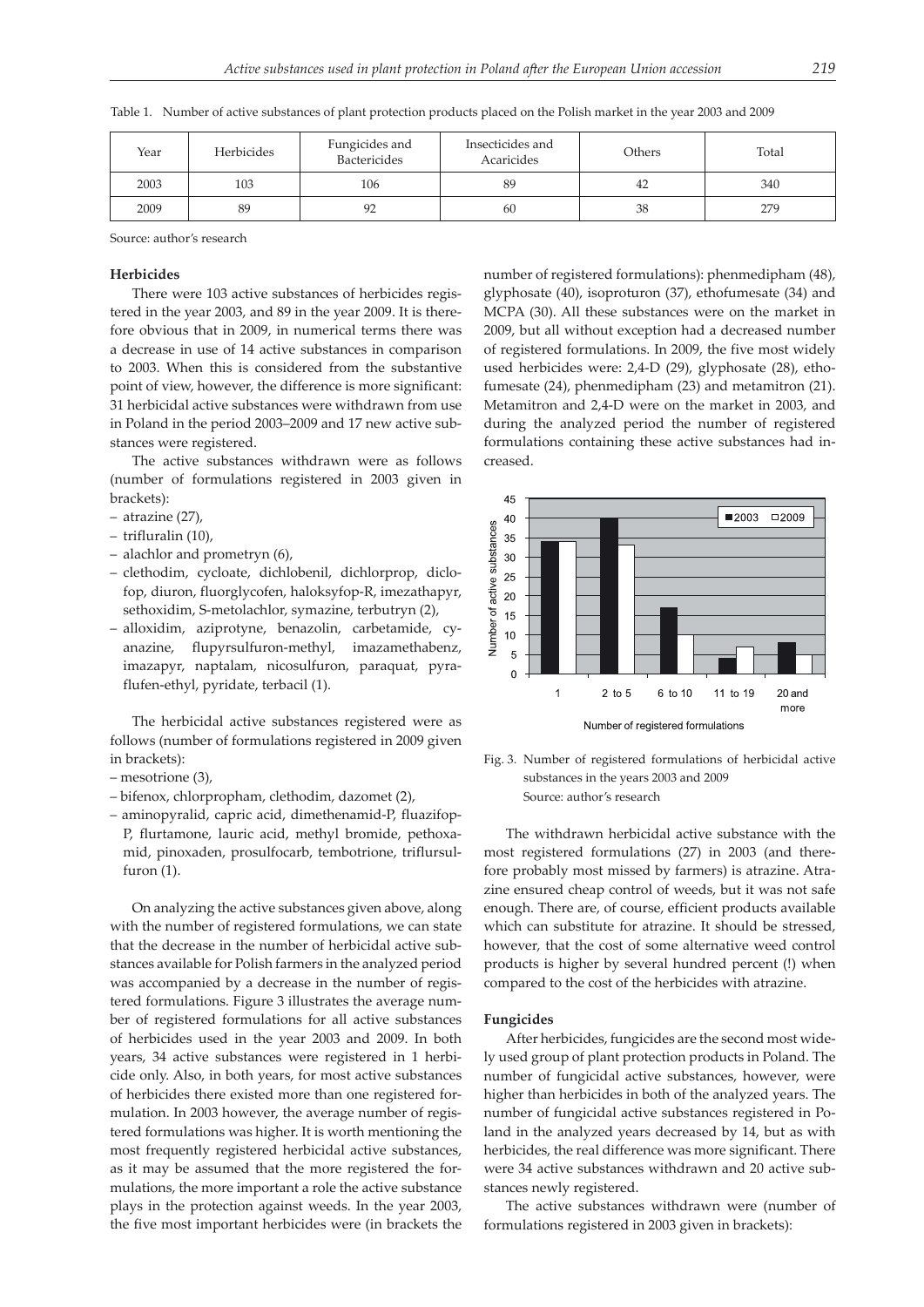- benomyl (9),
- triadimenol (7),
- azaconazole (6),
- oxine-copper (5),
- tolyfluanid, triadimefon (4),
- furathiocarb, guazatine, tridemorph, vinclozolin (3),
- *Agrobacterium radiobacter K 84*, fentin acetate, iprovalicarb, (2),
- aldimorph, anilazine, biohumus, chlorine, dinocap, ethirimol, fenarimol, fentin hydroxide, flurtamone, furalaxyl, lecithin, maneb, ofurace, oxadixyl, procymidone, propolis, qaternary ammonium compounds, streptomycin, trazamate, triflumizole, triforine (1).

The following fungicidal active substances were registered (number of formulations registered in 2009 given in brackets):

- prothioconazole (9),
- *Phlebiopsis gigantea* (5),
- grapefriut extract, metrafenon, pyraclostrobin (3),
- cyazofamid, dymoxistrobine, fluoxastrobin, picoxystrobin (2),
- benalaxyl-M, benthiavalicarb, benzoic acid, *Coniothyrium minitrans*, fenbuconazole, fluopicolide, garlic pulp, mandipropamid, proquinazid, *Pseudomonas chlororaphis*, *Pythium oligandrum* (1).

Figure 4 illustrates the average number of registered formulations for all active substances of fungicides used in the years 2003 and 2009.



Fig. 4. Number of registered formulations of fungicidal active substances in the years 2003 and 2009 Source: author's research

The data regarding fungicides is similar to herbicides in that, for both years, more than one registered formulation existed for most active substances. However, there was not a clear tendency for a reduction in the number of registered formulations. In fact, quite the opposite happened; the number of fungicides with only one registered formulation decreased from 44 in 2003 to 33 in 2009. On the other hand, the number of fungicidal active substances with more than one registered formulation slightly increased. An exception was with substances registered in 6–10 formulations, in which the number decreased from 16 to 13. For the average fungicidal active substance, there were fewer formulations registered in comparison with herbicides. The five most often registered fungicidal active substances in 2003 were: mancozeb (35), carbendazim (33), thiram (23), copper compounds (21) and tebuconazole (16). All these active substances were also available to farmers in 2009. In 2009, the most widely used active substances were: tebuconazole (39), mancozeb (26), carbendazim (17) prochloraz (16) and thiram (15). It is worth noting, that the number of registered formulations for tebuconazole was over two times higher in 2009 than in 2003. The withdrawn fungicidal active substance with the most registered formulations in 2003, was benomyl. Another frequently used substance – carbendazim – was allowed to remain on the market, but the scope of its use was strongly reduced on the basis of the European Commission decision (Directive 2006).

#### **Insecticides**

Insecticides are the least used group of plant protection products in Poland. In this group the most significant decrease in available active substances took place in the analyzed period (from 89 in 2003 to 60 in 2009). The result of simple subtraction puts the decrease at 29. As in the case of the other groups, the real difference was higher than 29. The number of the insecticidal active substances withdrawn was 44 while 15 substances were newly registered.

The active substances withdrawn were (number of formulations registered in 2003 given in brackets):

- bensultap, diazinon (8),
- aldrin, carbofuran (5),
- carbosulfan, dichlorvos, fenitrothion (4),
- *Bacillus thuringiensis subsp. Tenebrionis*, chlorfenvinphos, fenpropathrin, malathion (3),
- acephate, amitraz, azinphos-methyl, befuracarb, cyhexatin, endosulfan, heptenophos, methomyl, oxydemeton-methyl (2),
- 2-mercaptobenzothiazole, acrinathrin, aldicarb, azocyclotin, *Baculovirus GV*, cumylphenol, fenbutatin oxide, fenoxycarb, fenthion, fipronil, flucycloxuron, flufenoxuron, hexaflumuron, isofenphos, lufenuron, methamidophos, parathion-methyl, phosalone, propoxur, tebufenozide, tetradifon, tetramethrin, thiodicarb, trichlorfon (1).

The insecticidal active substances registered were (number of formulations registered in 2009 given in brackets):

- clothianidin (3),
- *– Cydia pomonella granulosis virus*, dazomet (2),
- (E,E)-8,10-dodecadien-1-ol (codlemone), cyfluthrin, flonicamid, gamma-cyhalotrin, metaflumizone, methiocarb, mineral oils, oleic acid, paecilomyces fumosoroseus, soap, spiridoclofen, tau-fluvanilate (1).

Figure 5 illustrates the average number of registered formulations for all active substances of insecticides used in the years 2003 and 2009.

On analysing figure 5, we may observe that insecticides have a smaller average number of formulations registered for the active substance than fungicides and herbi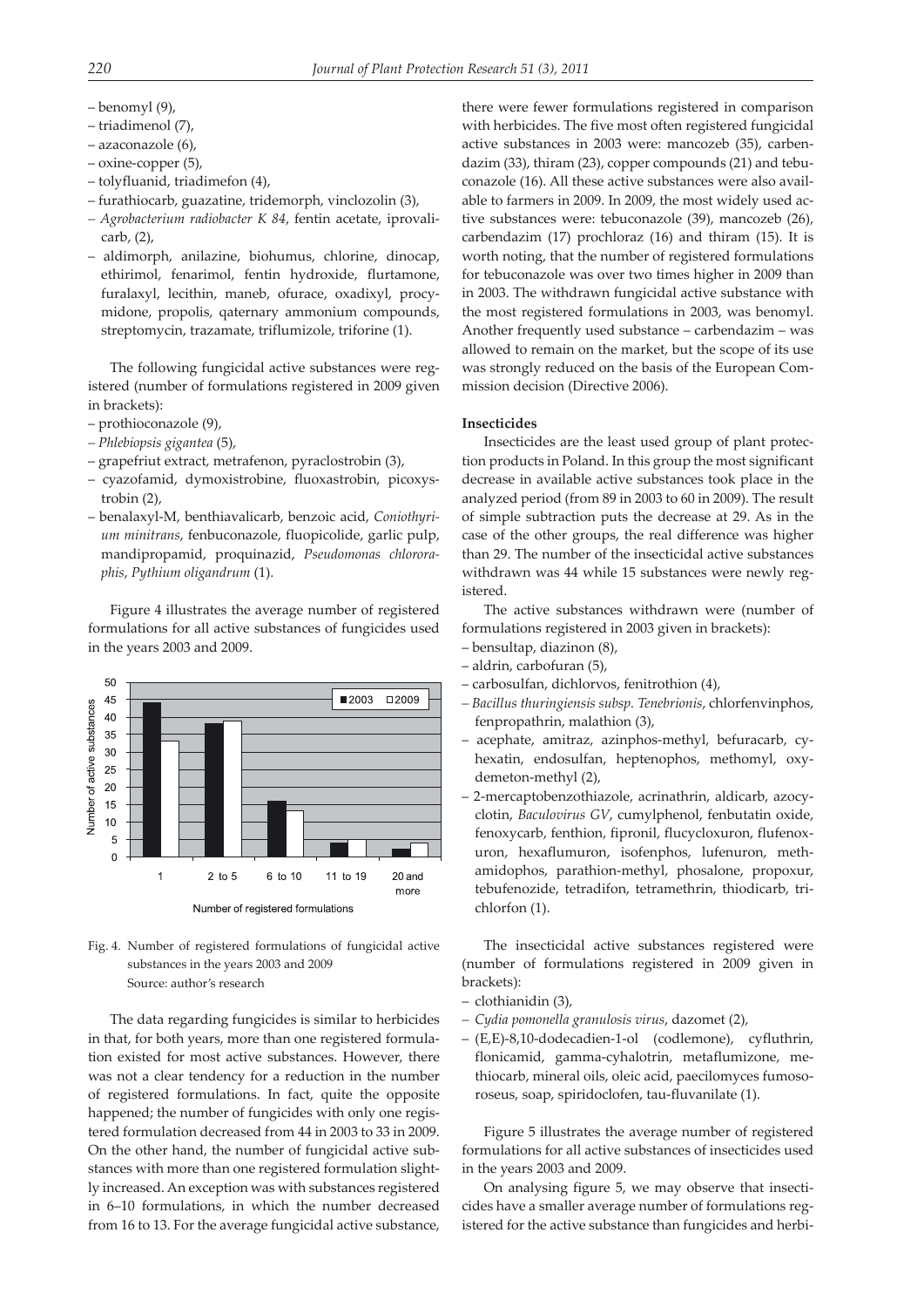cides. In 2009, 30 insecticidal active substances (from an available 60) were registered in only one formulation, and only one (imidacloprid) in more than 20 formulations. The five most often registered active substances for insecticides in 2003 were: deltamethrin (24), alpha-cypermethrin (16), imidacloprid (13), piperonyl butoxide (11) and pyrethrins (10). In 2009, the three active substances with the highest number of registered formulations were: imidacloprid (23), paraffin oil (7) and deltamethrin (7). Six (6) formulations were registered for aluminium phosphide, beta-cyfluthrin, piperonyl butoxide and pyrethrins. The active substances withdrawn with the most registered formulations (8) in 2003, were bensultap and diazinon.



Fig. 5. Number of registered formulations of insecticidal active substances in the years 2003 and 2009 Source: author's research

The insecticide *Bacillus thuringiensis* subsp. *Tenebrionis* was not withdrawn from use in Europe. Its withdrawal from the Polish market took place due to low demand and because the registration period had ended. The diminishing number of available insecticides, and the development of organic farming (Inspekcja 2009) were probably the main factors influencing the change of the producers' decision. Since 2010, *B. thuringiensis* subsp. *Tenebrionis* has become available again in Poland.

#### **Other plant protection products**

The smallest number of active substances belonged to this group – 42 in 2003 and 38 in 2009. In spite of this fact, this group is the most complex, because the active substances are used to control a diversified number of harmful organisms. Not all compounds belonging to this group can be classified as pesticides because their aim is not to kill, but either to repel harmful organisms (repellents), or to attract them (atractants). Plant growth regulators also belong to this group and are not intended to have an influence on harmful organisms, but rather to have an effect on the crop. For example, such compounds can stimulate resistance.

The group "other plant protection products" includes six subgroups: plant growth regulators (PG), attractants (AT), repellents (RE), rodenticides (RO), molluscocides (MO) and nematocides (NE). Graph 6 presents the number of active substances belonging to each group in 2003 and 2009. The biggest of them was the group of plant growth regulators with 21 active substances in 2003 and 19 in 2009. Rodenticides followed with 10 active substances in 2003 and 5 in 2009. It should be noted, that for the three groups – atractants, moluscocides and nematocides – the number of active substances available on the market in 2009 was higher than in 2003. Since there were only a few active substances in each of these groups, and most of them had only 1 to 3 registered formulations, deeper analysis of registered formulations seems unnecessary. The active substances in plant growth regulators had the most registered formulations.



Fig. 6. Number of active substances used in Poland belonging to each of the six groups of "other plant protection products" in the years 2003 and 2009

Source: author's research

- PG plant growth regulators; AT atractants
- RE repellents; RO rodenticides; MO molluscocides NE – nematocides

From the whole group labeled "other plant protection products", a relatively low decrease in the number of active substances was observed. The substances decreased by four, with 16 substances withdrawn and 12 new ones registered. The withdrawn substances are below (number of formulations registered in 2003 is given in brackets). The name is followed by the group:

- anthraquinone RE (3),
- chlorophacinone RO, cholin chloride RO (2),
- 3-phenyl-2-propenal AT, aliphatic alcohols PG, calcium oxide RE, carbon oxide RO, daminozide PG, dimethipin PG, lineatin AT, naphtylaceticacid hydrazide PG, phosphane RO, polyvinyl acetate RE, propham PG, thiourea RO, urea PG (1).

The active substances registered in 2009 were (number of formulations registered given in brackets). The name is followed by the group:

- ipsdienol AT (2),
- (9Z,12E)-tetradecadien-1-yl acetate AT (1), (E,E)-8,10 dodecadieno-1-ol AT, 1-decanol PG, 1-methyl-cycloprophene PG, 2-methyl-3-buten-2-ol AT, methiocarb MO, myrcenol AT, oxamyl NE, paclobutrazol PG, S- (cis)-verbenol AT, sea algae extract PG (1).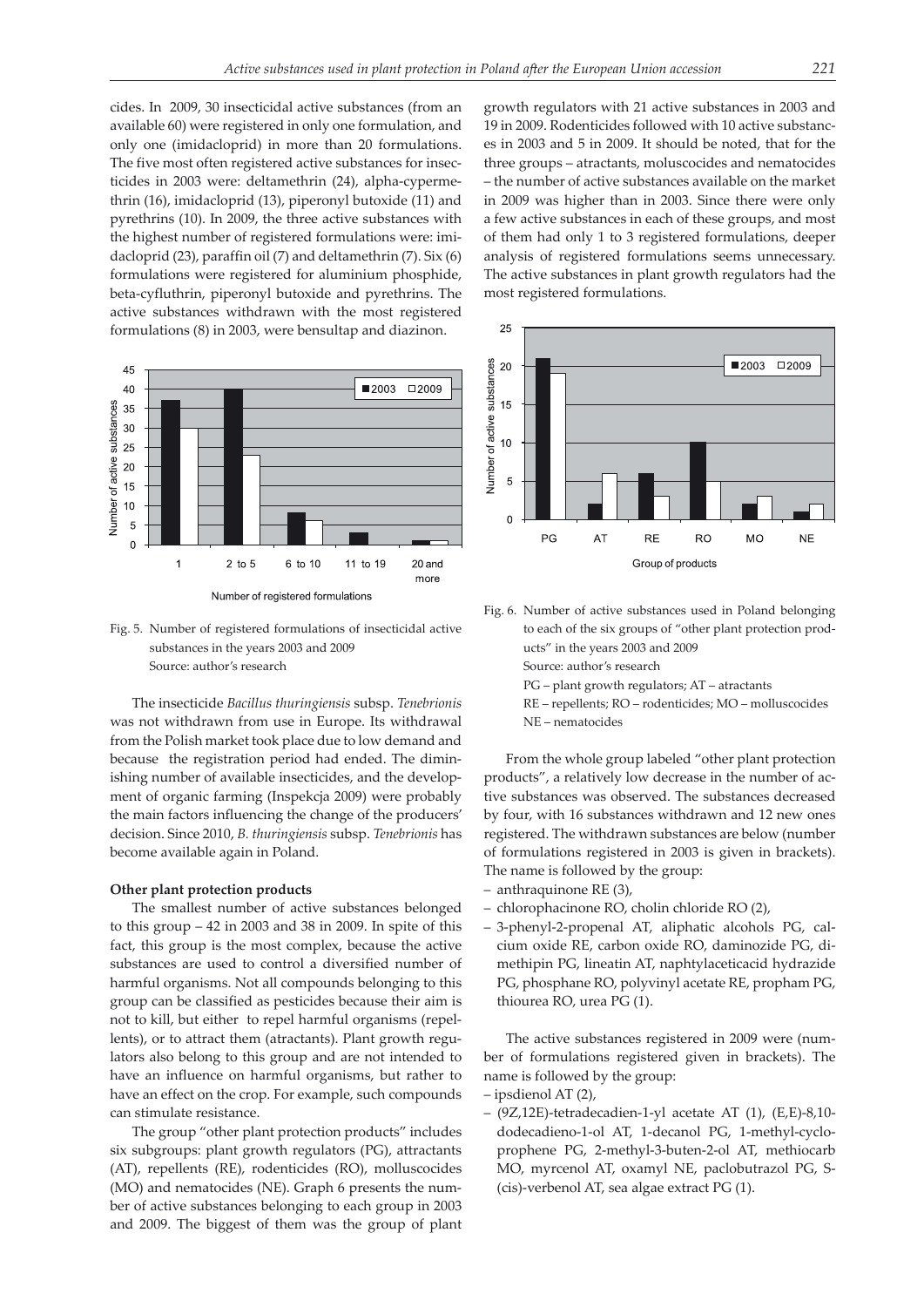No one active substance from this group had a significantly high number of registered formulations (20 or over) in 2003 or 2009. In 2003, 21 (out of 42) active substances were registered in only one formulation; while in 2009, there were only 17 (out of 38). The five active substances with the highest number of formulations registered in 2003 were plant growth regulators: 1-naphtylacetic acid (15), chlormequat (15), gibberelic acid (8), rodenticide aluminium phosphide (7) and the plant growth regulator etephon (7). All the substances were also on the market in 2009, but all were registered in a lower number of formulations. In spite of the lower number of formulations, 4 of them were numbered amongst the most frequently registered formulations (also in 2009) : chlormequat (11), 1-naphtylacetic acid (7), aluminium phosphide (6) and etephon (6). The fifth one was the plant growth regulator indolybutyric acid (6). The number of registered formulations increased only for two active substances registered in 2003: indolybutyric acid (from 4 to 6) and denathonium benzoate (from 2 to 3). The withdrawn active substance which had the most registered formulations (3) in 2003 was the repellent anthraquinone.

## **DISCUSSION**

Poland's accession to the EU affected the availability of plant protection products and their active substances in Poland. The data presented above show that the total number of active substances used in plant protection in Poland decreased from 340 in 2003 to 279 in 2009. In numerical terms, this amounts to a decrease of approximately 18% of active substances. In fact the changes were much more significant, with 125 substances withdrawn after accession (more than a third of active substances was withdrawn) and 64 new ones registered. On the Polish market, the introduction of such a significant number of new, more environmentally friendly active substances was an asset for agriculture. Changes in the availability of active substances were accompanied by a reduction in the number of registered formulations per active substance in all groups of plant protection products, with the exception of fungicides.

Few active substances were withdrawn from the Polish market because of the market decisions of their producers. The main reason for the above described changes was the EU review of active substances. Following the aim of the review, the substances which pose a risk for humans and/or the environment were withdrawn. Undoubtedly, this positively influenced consumer and environmental safety, which was a great benefit.

However, not all results can be considered as changes for the better. The review also gave rise to some difficulties which should be noted:

- 1. Not all the withdrawn active substances were harmful to the environment. Some were withdrawn simply because they did not generate enough income. In these cases, it was doubtful if the expenditure on the review (which was covered by the producer) would be recovered.
- 2. The reduction of available active substances obviously diminishes the possibilities of their rotation and

increases the probability of resistance development [Węgorek, 2007]. Harmful organisms can become resistant to plant protection products. Resistance has been a central issue in agriculture for some time [Heimbach et al 2002].

- 3. The direct effect of the review was a decrease in the number of registered formulations. This show of a decrease was because only the producer (or producers) covering the costs of the review are entitled to sell the plant protection products containing a given active substance. These producers, can also (for a fee) allow another company to use the active substance, but in practice this rarely happens. Some producers therefore, were obliged to withdraw their products from the market.
- 4. The decrease in number of registered formulations resulted in a reduction of registered uses, especially for minor crops. Some of the formulations withdrawn were registered for minor uses. The producers of formulations remaining on the market are usually not very eager to widen the scope of registration just for minor uses, for financial reasons. Minor-use registration would require investing in studies, and paying registration costs which are not very likely to pay off.
- 5. Withdrawals of active substances and some formulations are accompanied by a reduction in the number of registered uses on the labels of products which remain on the market. This leads to problems with the protection of minor crops. Due to an increase in demands regarding documentation and the relatively high cost of studies, many minor uses are withdrawn from the labels during the re-registration of plant protection products. In Poland from 2004–2007, the number of registered uses was reduced in case of more than 70% of plant protection products with registration renewal (Matyjaszczyk 2008).
- 6. The expenditures for the review are considered when calculating the prices of plant protection products. A smaller number of registered formulations on the other hand, reduces competition on the market. These two factors combine to contribute to an increase in the price of existing plant protection products. New plant protection products, containing new active substances are usually more expensive than the old ones. Studies and the development of new active substances as well as their registration are costly. This contributes to a constant increase in the agricultural crop protection costs.
- 7. The numerous changes in the registration of plant protection products cause confusion and problems for farmers. In many cases, farmers were very familiar with the Polish products withdrawn, which had a long history on the Polish market. In light of the withdrawals, farmers need advice on what available substitutes can be used as replacements.

The difficulties described above are common for all EU member states to a greater or lesser degree. Their influence on the agriculture of the member states depends among other things, on the climatic conditions and the crops grown in a given country. The reductions of the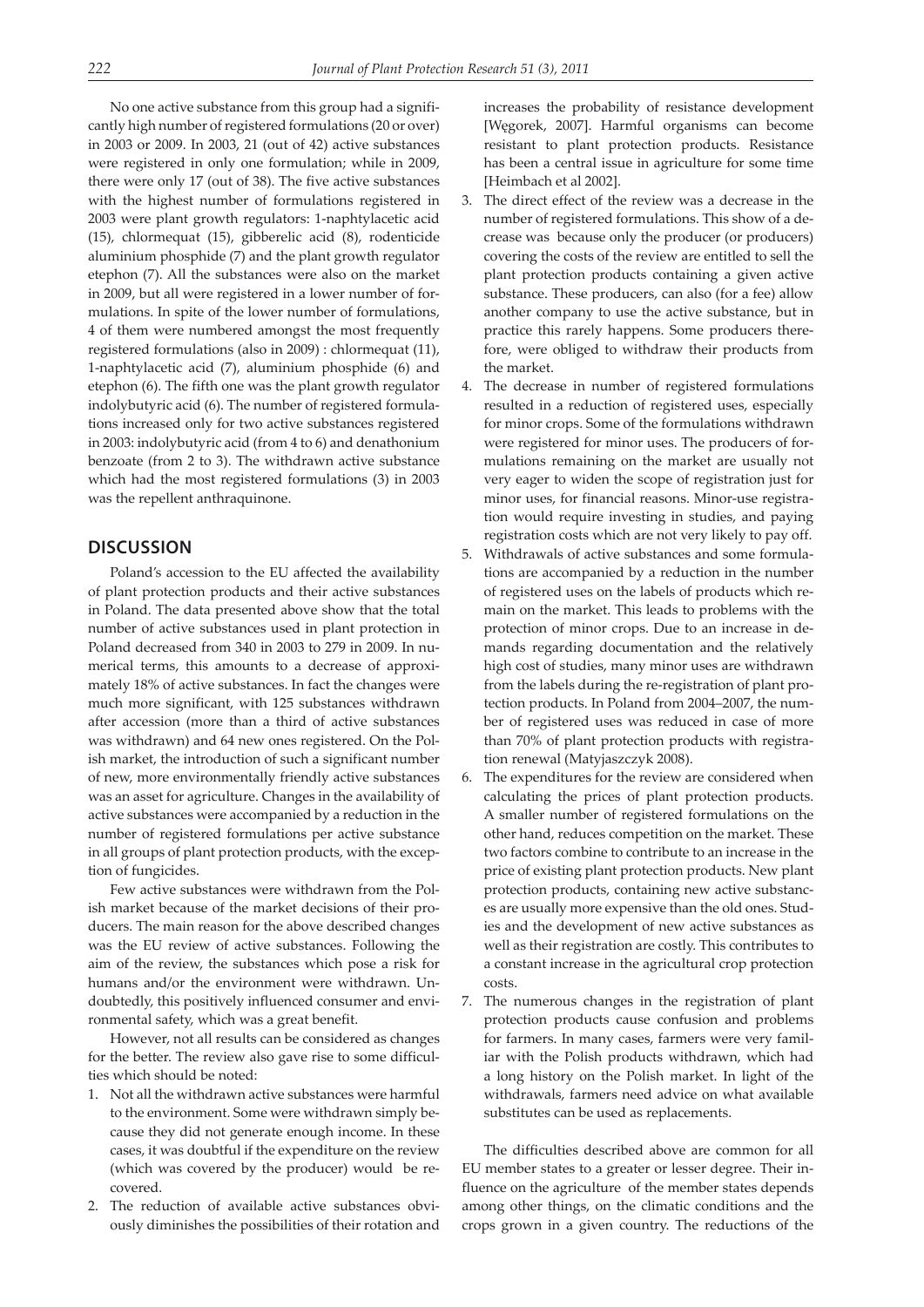availability of insecticides for example are the greatest difficulty for Mediterranean member states. The problem with a lack of plant protection products for minor crops protection however, is particularly pressing in Poland. Problems are intensified because: Polish agriculture has a high number of small farms, numerous minor crops, weak farmer organizations and a Farmer Advisory which needs improvement (Chlebicka *et al*. 2008). Minor crops are an important source of income, especially for smaller farms. Therefore, the lack of protection may also cause some social problems.

The following example illustrates the fact that the availability of chemical protection depends strongly on the economic importance of the crop and the amount of plant protection products used: after the Polish EU accession, in spite of the significant decrease in the number of formulations, the number of plant protection products available for protection of winter wheat (the most important Polish crop grown on an area over 1,7 million hectares) against diseases had increased. The number of herbicides and insecticides registered for winter wheat protection have decreased, but they are still sufficient. At the same time, the number of plant protection products registered for carrot protection (a minor crop in Poland grown on an area of less than 33 thousand hectares) significantly decreased and is not sufficient from the point of view of the resistance preventing strategy. While mint (a very minor crop grown in Poland on the area of about 1 thousand hectares) was left almost entirely without protection. (Matyjaszczyk 2009)

#### **CONCLUSION**

In the years 2003–2009, a significant reduction of active substances used in agriculture was observed in Poland. In numerical terms, the amount of active substances decreased by 18%, but the real difference was much higher. There was a discrepancy because some substances were withdrawn at the same time that new ones were introduced on the market. The reductions were observed in all groups of plant protection products. The biggest decrease took place in the case of insecticides, which also had a smaller than average number of registered formulations when compared to herbicides and fungicides. Herbicides had the highest number of registered formulations per active substance, while fungicides were the only group where the average number of registered formulations per an active substance had increased in the analyzed period.

The withdrawals caused some complications, which were described in this paper. Particularly pressing in Poland, however, is the problem minor crop protection. The reason for this is related to the large number of small farms and numerous minor crops which characterize Polish agriculture.

#### **REFERENCES**

- Carlson R. 1962. Silent Spring. First Mariner Books Edition 2002, 378 pp.
- Chlebicka A., Fałkowski J., Wołek T. 2008. Powstawanie grup producentów rolnych a zmienność cen. Fundacja Programów Pomocy dla Rolnictwa, Warszawa www.fapa.com.pl/gfx/saepr/Grupy%20producentow%20 rolnych%20a%20zmiennosc%20cen-raport%2011\_08.pdf], Access: 15.03.2010.
- Directive. 2006. Commission Directive 2006/135/EC of 11 December 2006 amending Council Directive 91/414/EEC to include carbendazim as active substance L 349/37.
- Directive. 1991. Council Directive 91/414/EEC of 15 July 1991 concerning placing plant protection products on the market. 1991. Offic. J. L 230: 1–32.
- EU Pesticides database http://ec.europa.eu/sanco\_pesticides/ public/index.cfm?event=activesubstance.selection
- Europa Plant Health. 2010. Review programme of existing pesticides: overview http://ec.europa.eu/food/plant/protection/evaluation/rev\_prog\_exist\_pest\_en.htm
- Heimbach U., Kral G., Niemann P. 2002. EU regulatory aspects of resistance risk assessment. Pest Manage. Sci. 58: 935–938.
- Inspekcja Jakości Handlowej Artykułów Rolno-Spożywczych. 2009. Raport o Stanie Rolnictwa Ekologicznego w Polsce w Latach 2007–2008. Warszawa, 86 pp.
- Matyjaszczyk E. 2008. Changes on the market of plant protection products in Poland three years after accession to the European Union. Outlooks on Pest Menage.: 11–13.
- Matyjaszczyk E. 2009. Konsekwencje zmian na liście środków ochrony roślin dopuszczonych do obrotu i stosowania w Polsce dla wybranych roślin uprawnych. Prog. Plant Protection/Post. Ochr. Roślin 49 (2): 492–499.
- Plant Protect. Act of 18th December 2003 (Dz.U. z 2004r. nr 11, poz. 94).
- Register of plant protection products placed on the Polish market. 2010. Ministry of Agriculture and Rural Development http://www.bip.minrol.gov.pl/DesktopDefault.aspx?Tab OrgId=647&LangId=0, Access: 04.01.2010.
- Review Programme of existing pesticides 2010 http://ec.europa. eu/food/plant/protection/evaluation/rev\_prog\_exist\_pest\_ en.htm. Access: 25.09.2010.
- Sales and reserve of plant protection products. Data of producers and importers Ministry of Agriculture and Rural Development. http://www.bip.minrol.gov.pl/DesktopDefault. aspx?TabOrgId=907&LangId=0. Access: 13.09.2010.
- Tomlin C.D.S. (editor). 2009. A Word Compendium The Pesticide Manual. 15th ed., British Crop Protection Council, 1457 pp.
- Węgorek P. 2007. Historia Odporności Owadów na Insektycydy. Instytut Ochrony Roślin, Poznań, 68 pp.
- World Health Organization. 1990. Public Health Impact of Pesticides Used in Agriculture. Geneva, 128 pp.
- Inspekcja Jakości Handlowej Artykułów Rolno-Spożywczych. 2009. Raport o stanie rolnictwa ekologicznego w Polsce w latach 2007–2008. Warszawa, 86 pp.